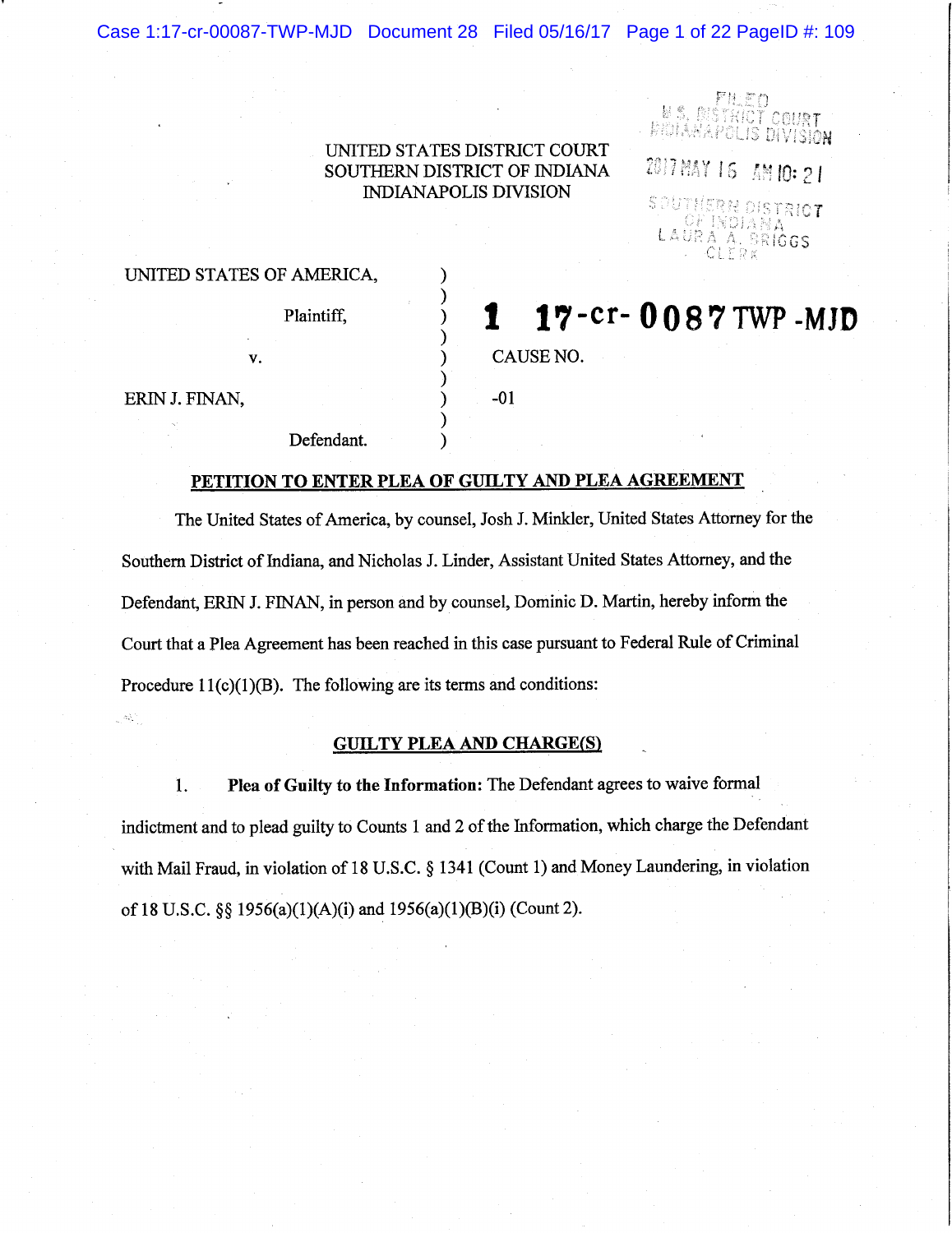Case 1:17-cr-00087-TWP-MJD Document 28 Filed 05/16/17 Page 2 of 22 PageID #: 110

Potential Penalties and Elements of Offenses: The following are the maximum  $2.$ penalties for, and the elements of, each of the crimes to which the Defendant is pleading guilty:

#### Count 1: Mail Fraud, 18 U.S.C. § 1341 a.

The offense is punishable by a term of Potential Penalties:  $\mathbf{i}$ . imprisonment of up to 20 years, a \$250,000 fine, and a term of supervised release following any term of imprisonment of up to 3 years.

Elements of the Offense: To sustain a conviction for this offense, ii. the Government must prove the following propositions beyond a reasonable doubt:

That the Defendant knowingly devised or participated FIRST: in a scheme to defraud, as described in the Information; SECOND: That the Defendant did so with the intent to defraud;

That the scheme to defraud involved a materially false THIRD: or fraudulent pretense, representation, or promise; and

# Count 2: Money Laundering, 18 U.S.C. §§ 1956(a)(1)(A)(i) and **.**  $1956(a)(1)(B)(i)$

The offense is punishable by a term of Potential Penalties: i. imprisonment of up to 20 years, a \$500,000 fine, and a term of supervised release following any term of imprisonment of up to 3 years.

 $\overline{2}$ 

FOURTH: That for the purpose of carrying out the scheme or attempting to do so, the defendant used or caused the use of the United States Mails or a private or commercial interstate carrier to take place.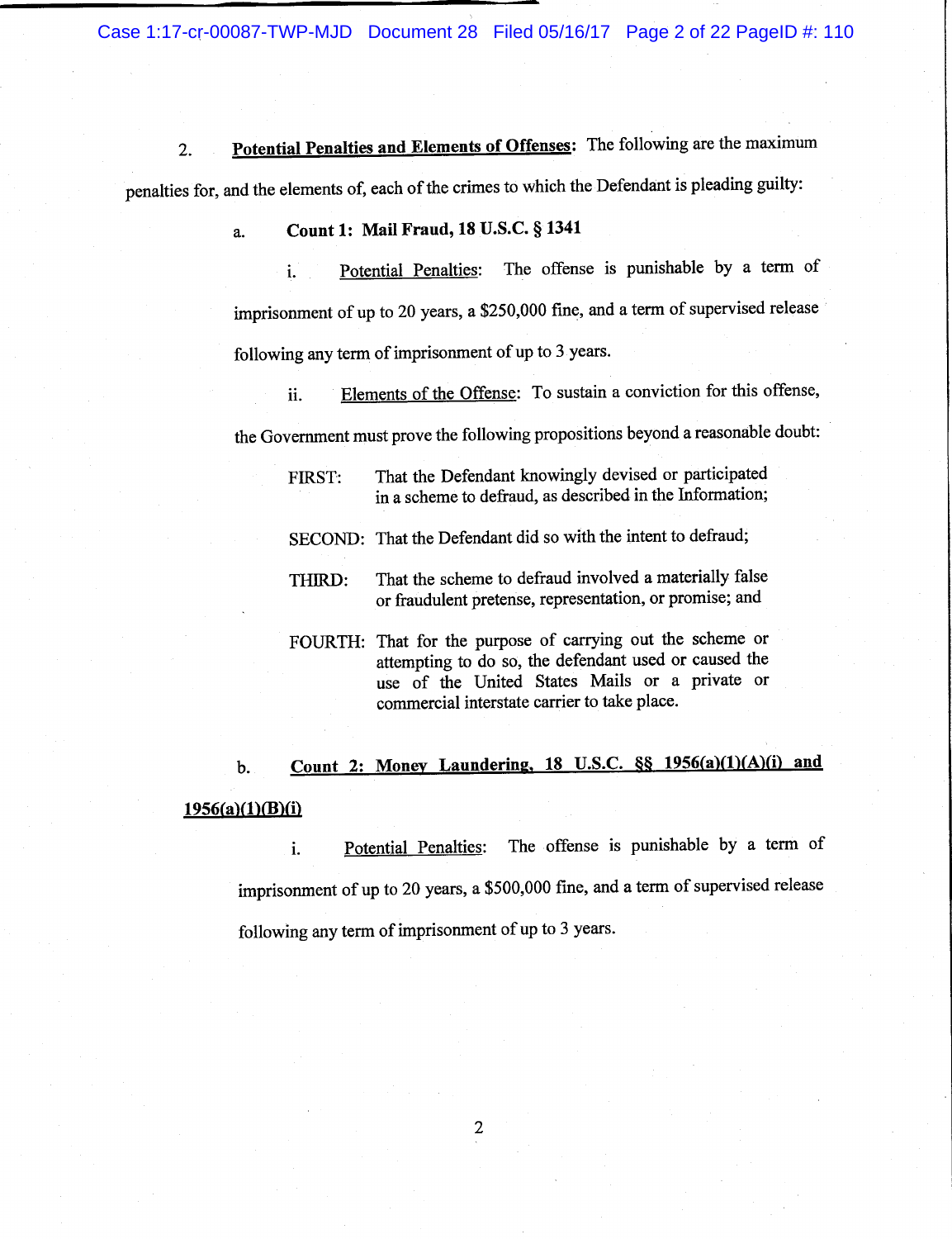Case 1:17-cr-00087-TWP-MJD Document 28 Filed 05/16/17 Page 3 of 22 PageID #: 111

Elements of the Offense: To sustain a conviction for this offense,  $ii.$ 

the Government must prove the following propositions beyond a reasonable doubt:

- The defendant knowingly conducted or attempted to conduct a FIRST: financial transaction;
- SECOND: Some or all of the property involved in the financial transaction was proceeds of a specified unlawful activity, namely Mail Fraud, in violation of 18 U.S.C. § 1341;
- The defendant knew that the property involved in the financial THIRD: transaction represented proceeds of some form of unlawful activity; and
- FOURTH: The defendant engaged in the financial transaction with the intent to further activity or promote the continued success of the specified unlawful activity,

-or-

The defendant knew that the financial transaction was designed in whole or in part to conceal or disguise the nature, the location, the source, the ownership, or the control of the proceeds of the specified unlawful activity.

#### **GENERAL PROVISIONS**

Rights Under Rule 11(b), Fed. R. Crim. P.: The Defendant understands that the  $3.$ Government has the right, in a prosecution for perjury or false statement, to use against the Defendant any statement that the Defendant gives under oath during the guilty plea colloquy. The Defendant also understands that the Defendant has the right: (A) to plead not guilty, or having already so pleaded, the right to persist in that plea; (B) to a jury trial; (C) to be represented by counsel – and if necessary have the court appoint counsel – at trial and at every other stage of the proceedings, including appeal; and (D) to confront and cross-examine adverse witnesses, to be protected from compelled self-incrimination, to testify and present evidence, and to compel the attendance of witnesses. The Defendant also understands that the Constitution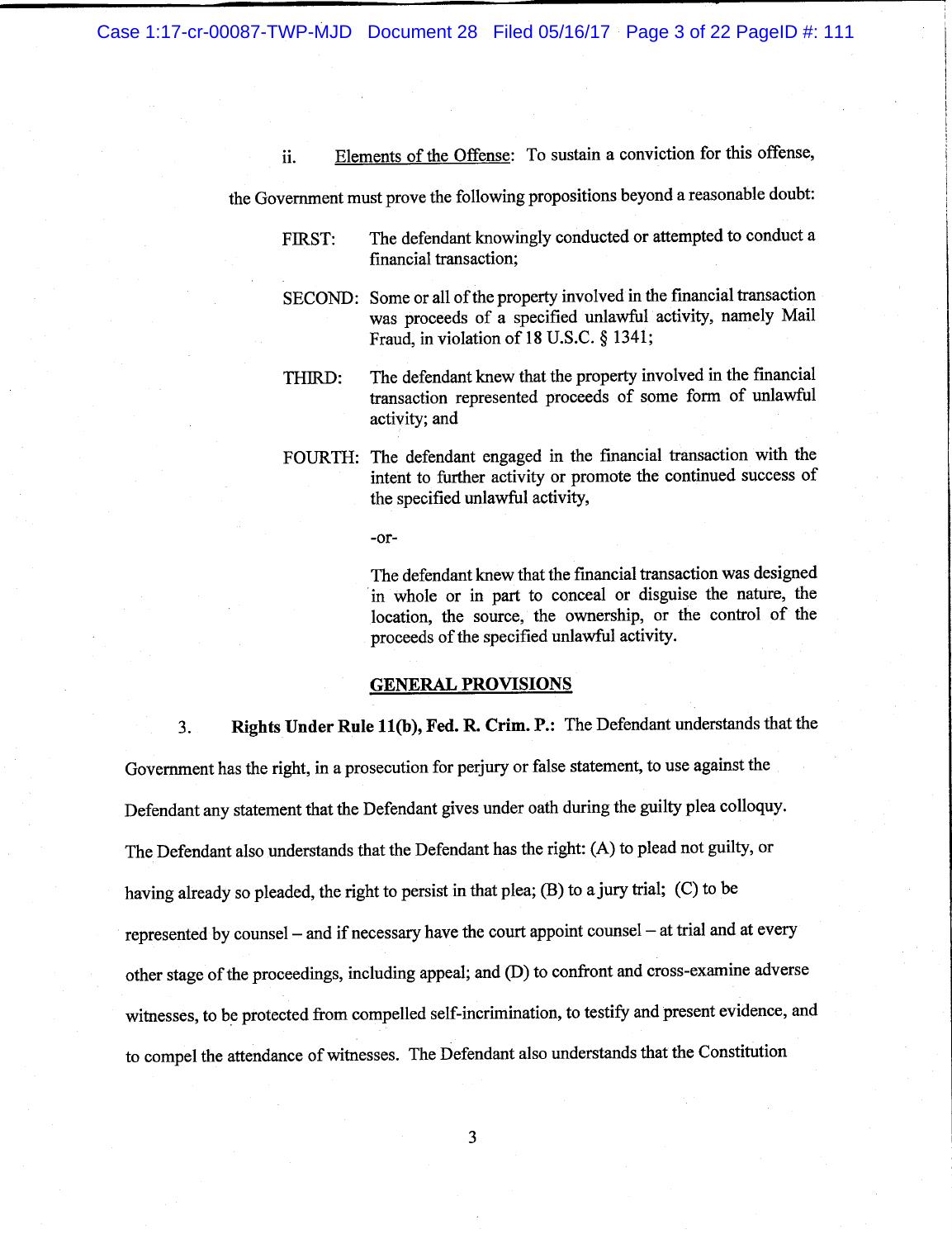guarantees the right to be considered for release until trial<sup>1</sup>; and if found guilty of the charge(s), the right to appeal the conviction on such charge(s) to a higher court. The Defendant understands that if the Court accepts this plea of guilty, the Defendant waives all of these rights.

Sentencing Court's Discretion Within Statutory Range: The Defendant agrees 4. and understands that: (A) the Court will use its discretion to fashion a sentence within the statutory range(s) set forth above; (B) the Court will consider the factors set forth in 18 U.S.C. § 3553(a) in determining the appropriate sentence within the statutory range(s); (C) the Court will also consult and take into account the United States Sentencing Guidelines ("Sentencing Guidelines" or "U.S.S.G.") in determining the appropriate sentence within the statutory range(s); (D) the Sentencing Guidelines are not mandatory or binding on the Court, but are advisory in nature; (E) restitution may be imposed; (F) by pleading "Guilty" to more than one offense (Count), the Court may order the sentences to be served consecutively one after another; (G) the final determination concerning the applicable advisory guideline calculation, criminal history category, and advisory sentencing guideline range will be made by the Court; and (H) by pleading "Guilty," the Court may impose the same punishment as if the Defendant had plead "Not Guilty," had stood trial and been convicted by a jury.

Sentencing Court Not Bound by Guidelines or Recommendations: The 5. Defendant acknowledges that this Plea Agreement is governed by Federal Rule of Criminal Procedure  $11(c)(1)(B)$  and that the determination of the Defendant's sentence is within the discretion of the Court. The Defendant understands that if the Court decides to impose a sentence higher or lower than any recommendation of either party, or determines a different advisory sentencing guideline range applies in this case, or decides to impose a sentence outside

 $\overline{4}$ 

<sup>&</sup>lt;sup>1</sup>Title 18, U.S.C. §§ 3141-3156, Release and Detention Pending Judicial Proceedings.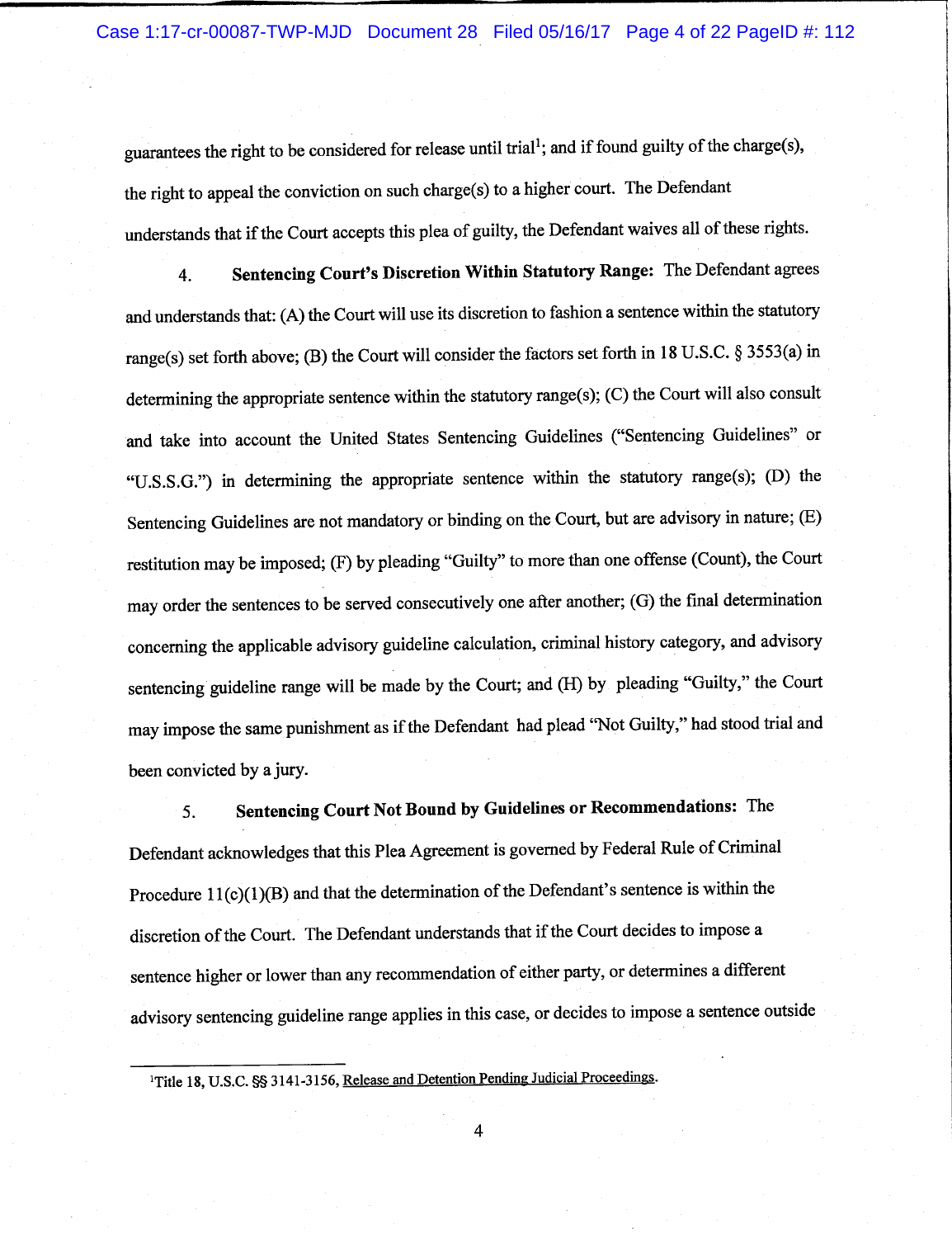of the advisory sentencing guideline range for any reason, then the Defendant will not be permitted to withdraw this plea of guilty for that reason and will be bound by this plea of guilty.

No Limitation on Background Information: The Defendant acknowledges and 6. understands that no limitation shall be placed upon the Court's consideration of information concerning the background, character, and conduct of the Defendant for the purpose of imposing an appropriate sentence. The Defendant acknowledges and understands that the Government is not prohibited from providing information concerning background, character, and conduct of the Defendant for the purpose of recommending or advocating an appropriate guideline calculation and sentence.

Plea Agreement Based on Information Presently Known: The Defendant 7. recognizes and understands that this Plea Agreement is based upon the information presently known to the Government. The Government agrees not to bring other federal charges against the Defendant for the conduct described in the Information based on information currently known to the United States Attorney for the Southern District of Indiana.

No Protection From Prosecution for Unknown or Subsequent Offenses: The 8. Defendant acknowledges and agrees that nothing in this agreement shall protect the Defendant in any way from prosecution for any offense not specifically covered by this agreement, or not known to the United States Attorney for the Southern District of Indiana at this time. The Defendant further acknowledges and agrees that nothing in this agreement shall protect the Defendant in any way from prosecution for any offense committed after the date of this agreement.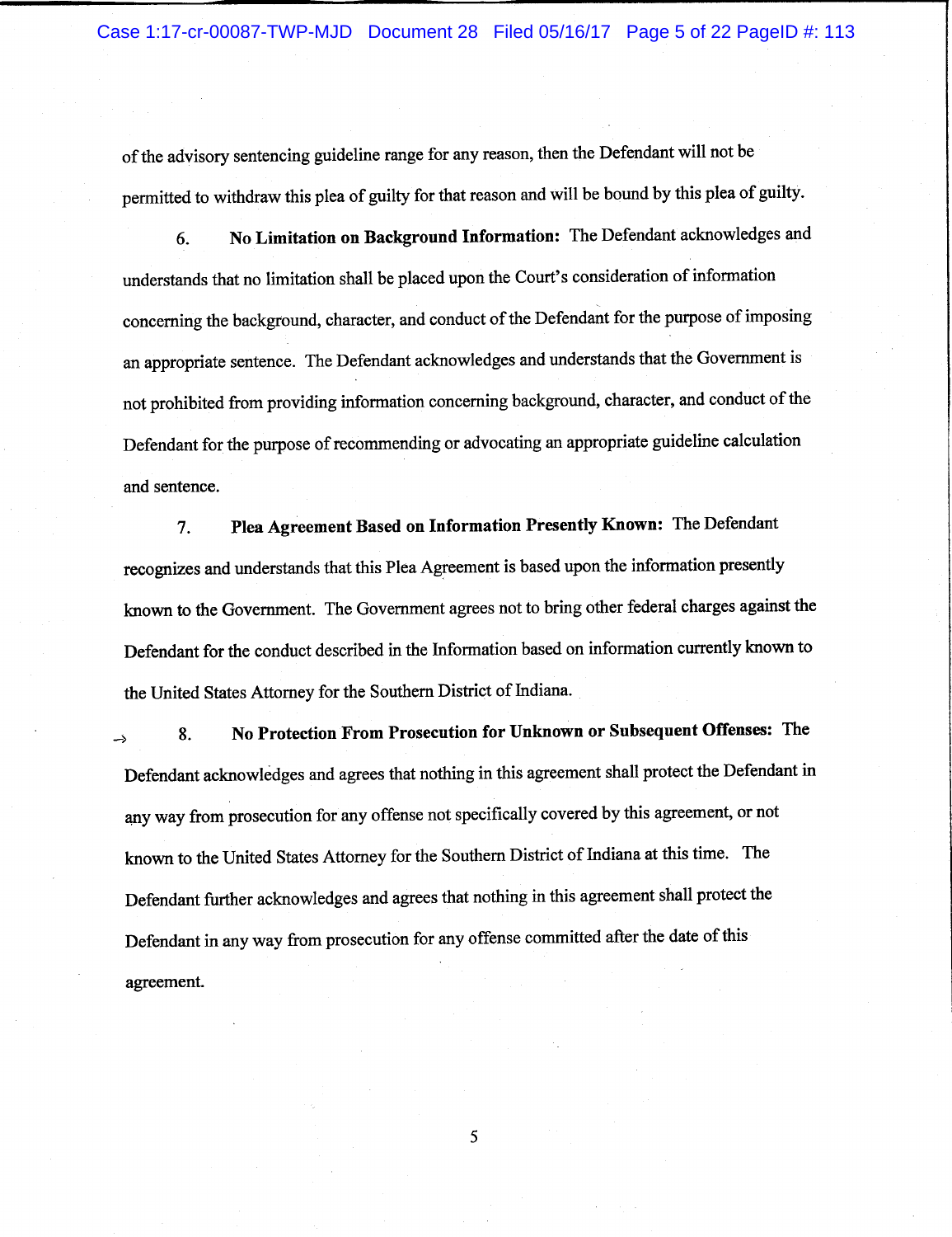Case 1:17-cr-00087-TWP-MJD Document 28 Filed 05/16/17 Page 6 of 22 PageID #: 114

Good Behavior Requirement: The Defendant understands that the obligations 9. of the Government in this Plea Agreement are expressly contingent upon the Defendant abiding by federal and state laws. Additionally, the Defendant agrees to fully comply with all conditions of release during any and all stages of this case, should such conditions be imposed by the Court. If the Defendant violates any state or federal law, or fails to fully comply with conditions of release, then the Government may at its sole discretion withdraw from this Plea Agreement.

#### **SENTENCE OF IMPRISONMENT**

Sentencing Recommendation Pursuant to Federal Rule of Criminal 10. **Procedure 11(c)(1)(B):** The parties have not agreed upon a specific sentence. The parties reserve the right to present evidence and arguments concerning what they believe to be the appropriate sentence in this matter.

Government's Recommendation: The Government has agreed to a. recommend a term of imprisonment within the advisory Guidelines range, as calculated by the Court, *provided that* the Defendant (a) continues to fully cooperate with the government and accept responsibility for the offense, (b) does not commit a new criminal offense before the date of sentencing, and (c) does not otherwise violate the terms of any pre-trial release before the date of sentencing.

Defendant's Recommendation: The Defendant is free to ask for any  $\mathbf{b}$ . sentence, including one below the advisory Guidelines range.

Supervised Release: Both parties reserve the right to present evidence and 11. arguments concerning whether the Court should impose a term of supervised release to follow any term of imprisonment in this case, the duration of any term of supervised release, and the terms and conditions of the release.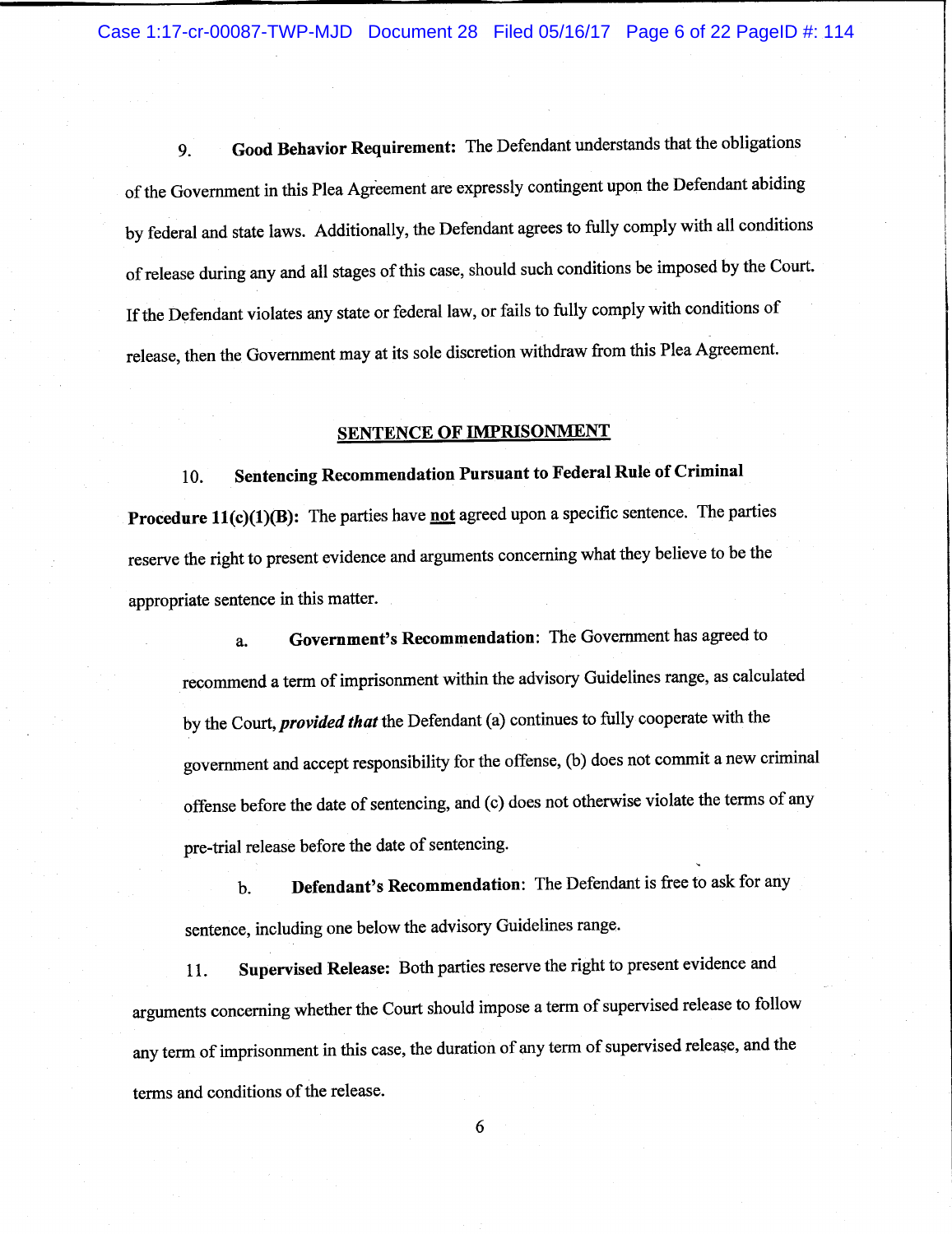No Appeal of Supervised Release Term and Conditions: As discussed in 12. greater detail below, the parties' reservation of the rights to present evidence and arguments to the Court concerning the length and conditions of supervised release is not intended to be inconsistent with the Waiver of Appeal specified below, which includes a waiver of the right to appeal to the length and conditions of the period of supervised release.

### MONETARY PROVISIONS AND FORFEITURE

Mandatory Special Assessment: The Defendant will pay a total of \$200 on the 13. date of sentencing or as ordered by the Court to the Clerk, United States District Court, which amount represents the mandatory special assessment fee imposed pursuant to 18 U.S.C. § 3013.

Fine: The United States agrees not to request the imposition of a fine in light of 14. the amount of mandatory restitution owed. The Defendant understands that the amount and payment terms of any fine will be determined by the Court.

Restitution: The parties stipulate and agree that the Defendant's criminal 15. conduct, including relevant conduct, caused the following monetary losses to the victim of the offenses in Counts 1 and 2, and therefore pursuant to 18 U.S.C. § 3663(a)(3), the parties stipulate and agree that the Defendant shall pay restitution to Amazon.com, Inc. in the amount of \$1,218,504.

**Forfeiture:** 16.

The Defendant admits in this Plea Agreement that the following property a. constitutes contraband, was used to facilitate, or constitutes the fruits of the commission of the offense(s) to which the defendant is pleading guilty, and, therefore, is subject to forfeiture to the United States:

 $\overline{7}$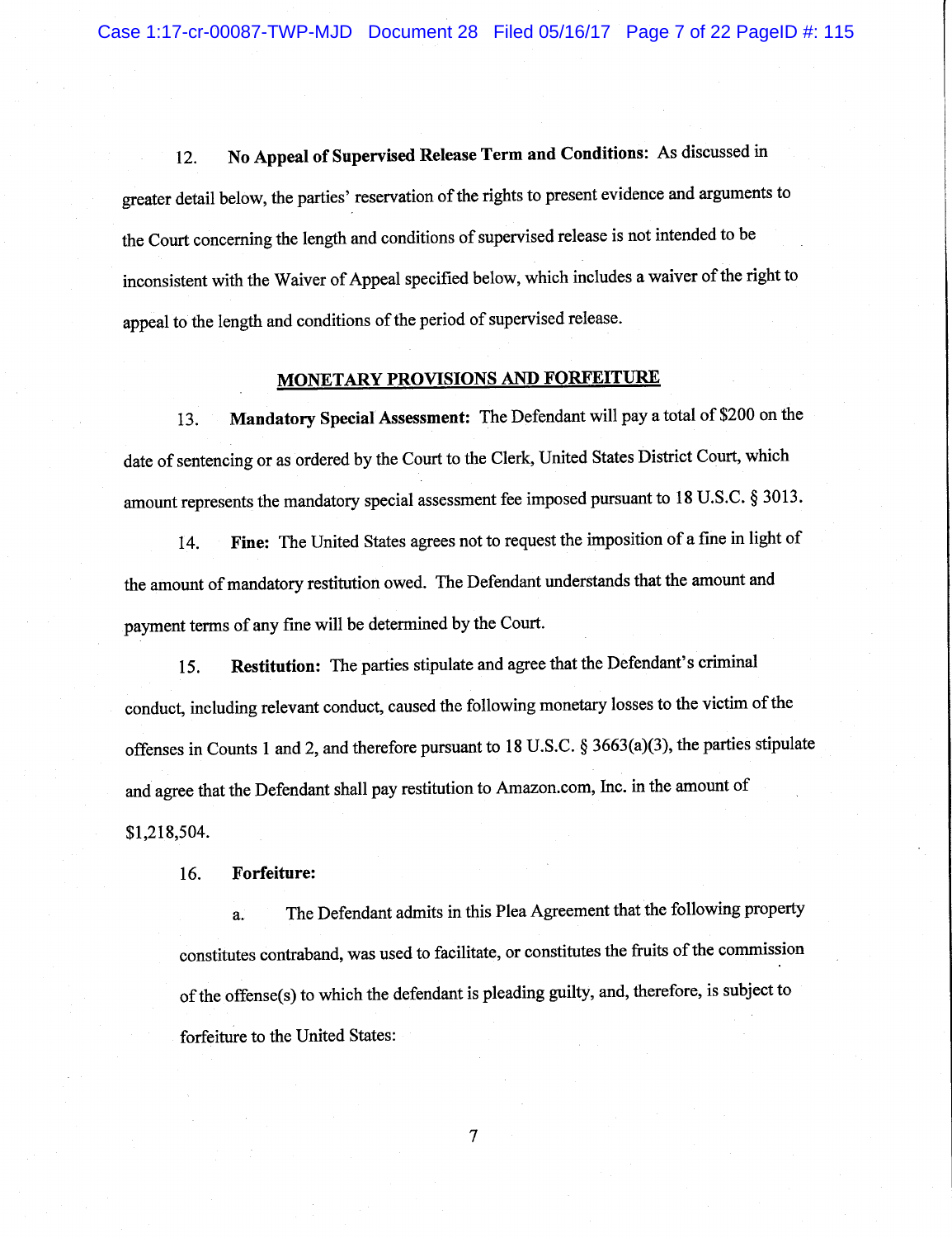and

a 2007 White GMC Yukon Denali, VIN: 1GKFK16337J208197,  $\mathbf{i}$ .

\$10,528.00 in U.S. currency seized during the Defendant's arrest ii. and a search of 109 Sterling Oaks Ct., Brentwood, TN 37027 on February 2, 2017.

The Defendant abandons all right, title, and interest in such property so that proper disposition, including destruction, may be made thereof by federal, state, or local law enforcement agencies involved in the investigation of the defendant's criminal activity. The defendant further consents to the entry of orders of forfeiture for such property and waives the requirements of Rules 32.2 and 43(a), Fed. R. Crim. P., regarding notice of the forfeiture in the charging document, announcement of the forfeiture at sentencing, and incorporation of the forfeiture in the judgment. The Defendant further agrees not to contest any forfeiture action brought against, and consents to the forfeiture of, any of such property, whether any such forfeiture action is administrative, judicial, civil, or criminal, and agrees not to contest any use or destruction of any of such property by any federal, state, or local law enforcement agency.

The Defendant further agrees to the entry of a personal money judgment  $\mathbf b$ . of forfeiture against him, pursuant to Rule 32.2(b)(1) of the Federal Rules of Criminal Procedure, in the amount of all pecuniary losses suffered by the victims of the offenses charged in Counts 1 and 2 of the Information, or any other relevant conduct of the Defendant. The United States agrees to reduce the final amount of this personal money judgment by the net value of any specific property forfeited to the United States in connection with Counts 1 and 2 of the Information.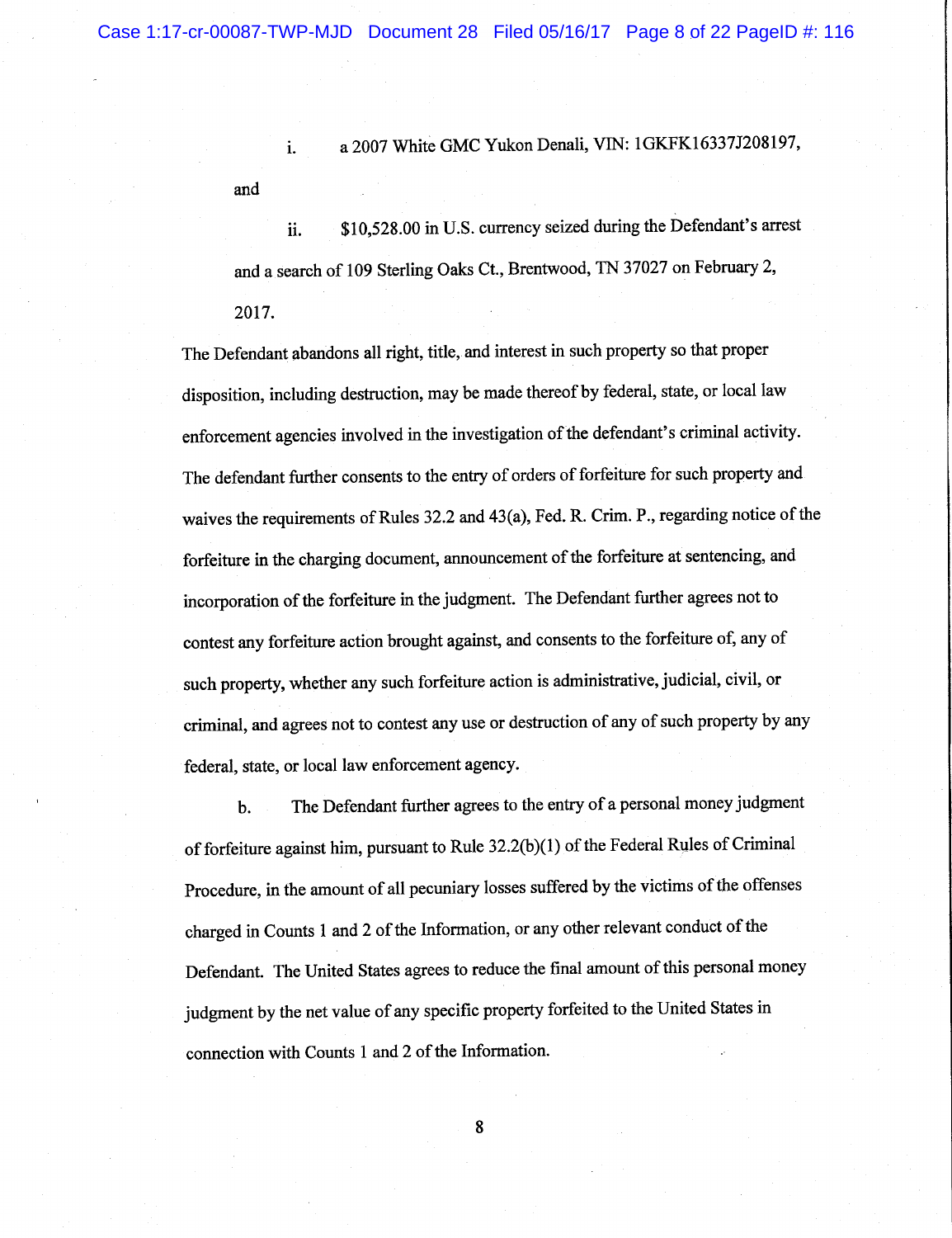Obligation to Pay Financial Component of Sentence: If the Defendant is 17. unable to pay any financial component of the Defendant's sentence on the date of sentencing, then the Defendant agrees that the payment of the financial component should be a condition of supervised release as well as an ordered payment through the Inmate Financial Responsibility Program of the U.S. Bureau of Prisons. The Defendant would have a continuing obligation to pay the financial component of the sentence. The Defendant further agrees that as of the date of filing this Plea Agreement the Defendant will provide all requested financial information to the Financial Litigation Unit of the United States Attorney's Office for the Southern District of Indiana for use in the collection of any fines and restitution imposed by the Court and authorizes the Financial Litigation Unit to obtain credit reports relating to the Defendant for use in the collection of any fines and restitution imposed by the Court.

# **FACTUAL BASIS FOR GUILTY PLEA**

Stipulated Factual Basis: The parties stipulate and agree that the United States 18. could prove the following facts to a jury beyond a reasonable doubt if the case went to trial. The parties stipulate and agree that such facts establish a sufficient factual basis for the Defendant's plea of guilty to the offense set forth in Paragraph One, above. The parties acknowledge that the following stipulated facts are only a summary of the government's evidence. The parties reserve the right to present additional evidence at the time of sentencing, if they so choose. This paragraph is not intended to foreclose the presentation of such additional evidence.

The Defendant, and his wife, LEAH J. FINAN (collectively, "the a. FINANs"), were residents of various cities and towns located within and outside the Southern District of Indiana.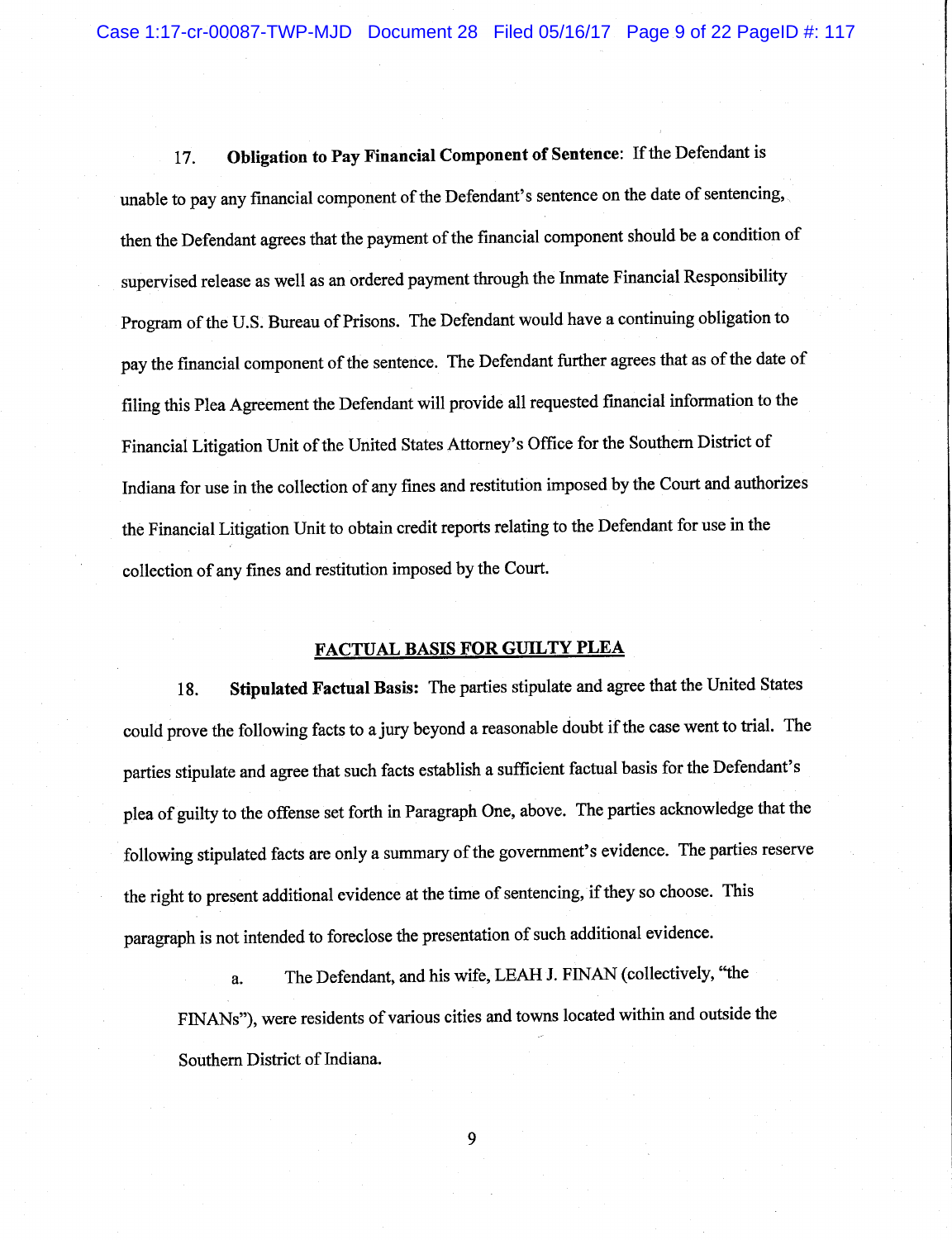Amazon.com, Inc. ("Amazon") is, among other things, an internet-based  $<sub>b</sub>$ </sub> retailer based in Seattle, Washington that offers numerous products for sale and delivery via its website and supply chain. Amazon fulfills many customer orders by, among other ways, retrieving the ordered item from an Amazon fulfillment facility and shipping it in interstate commerce to the customer using a common carrier, such as UPS or FedEx, or the U.S. Postal Service.

Beginning before 2014, and continuing until on or around February 2, c. 2017, the FINANs devised and executed a scheme to defraud Amazon by falsely claiming to Amazon that items they ordered were damaged, not working, missing parts, or the like, and requesting and receiving replacement items at no charge. The FINANs also falsely claimed to Amazon that the replacement items were similarly damaged or not working, and requested and received additional replacement items at no charge. The FINANs repeated this process numerous times. As the FINANs well knew, however, the items they ordered, and the replacement items, were delivered in good working condition. For example:

On or around September 12, 2016, the FINANs placed an order on i. Amazon for a Samsung Gear Fit2 smartwatch, which had a retail price of approximately \$179.99. The FINANs intentionally provided false identifying and address information to Amazon to conceal their identity.

On or around September 13, 2016, before the original order had ii. been delivered, the FINANs fraudulently requested a replacement Samsung Gear Fit2 smartwatch, falsely claiming the item from the original order was damaged.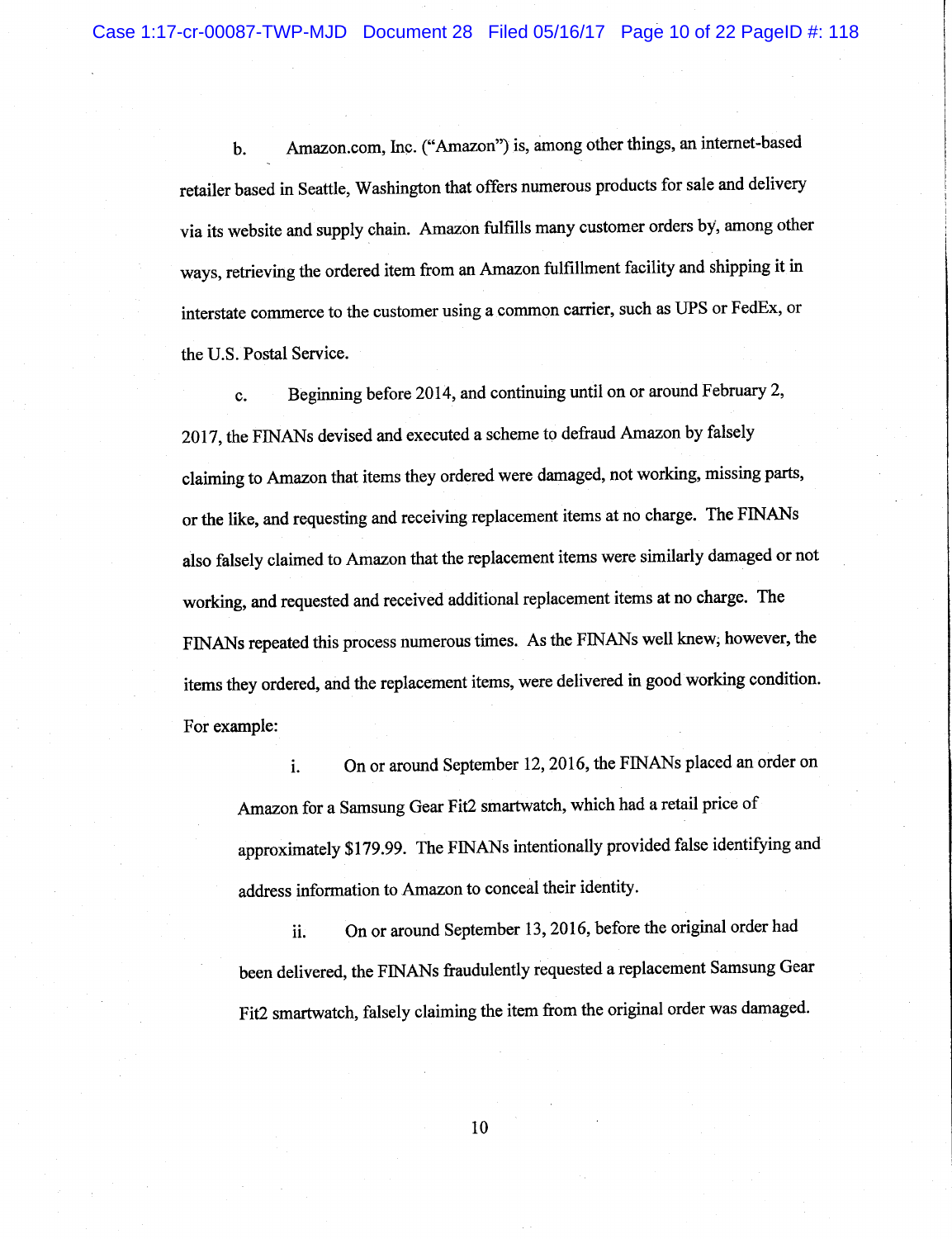Later that same day, before either the original order or the iii. replacement order had been delivered, the FINANs fraudulently requested a second replacement Samsung Gear Fit2 smartwatch, falsely claiming the first replacement was damaged.

In response to the FINANs' original and replacement orders, iv. Amazon shipped parcels containing the items in interstate commerce via UPS from Amazon Fulfillment Services located at 172 Trade Street, Lexington, Kentucky 40511, to a UPS Store located at 9702 East Washington Street, Suite 400, Indianapolis, Indiana 46229.

On or around September 16, 2016, the FINANs picked up these  $\mathbf{v}$ . and other items from the UPS Store located at 9702 East Washington Street. All of the items were in good working order.

The FINANs did not return to Amazon the items they claimed were  $\mathbf{d}$ . damaged, not working, missing parts, or the like. Rather, they kept the items and sold them for money, usually to Individual A, who would pay the FINANs by wire transfer or check deposited into bank accounts held in the name of shell companies the FINANs created for this purpose. For example, during only October 2014 to June 2016, the FINANs' shell company bank accounts received a total of approximately \$580,000 through over 200 wire transfers and approximately 20 checks from a bank account controlled by Individual A.

The FINANs focused the scheme on obtaining consumer electronics that e. cost several hundred dollars each, as requested by Individual A, such as a Microsoft Xbox One game consoles, Microsoft Surface tablets, Samsung Galaxy Note 10 tablets,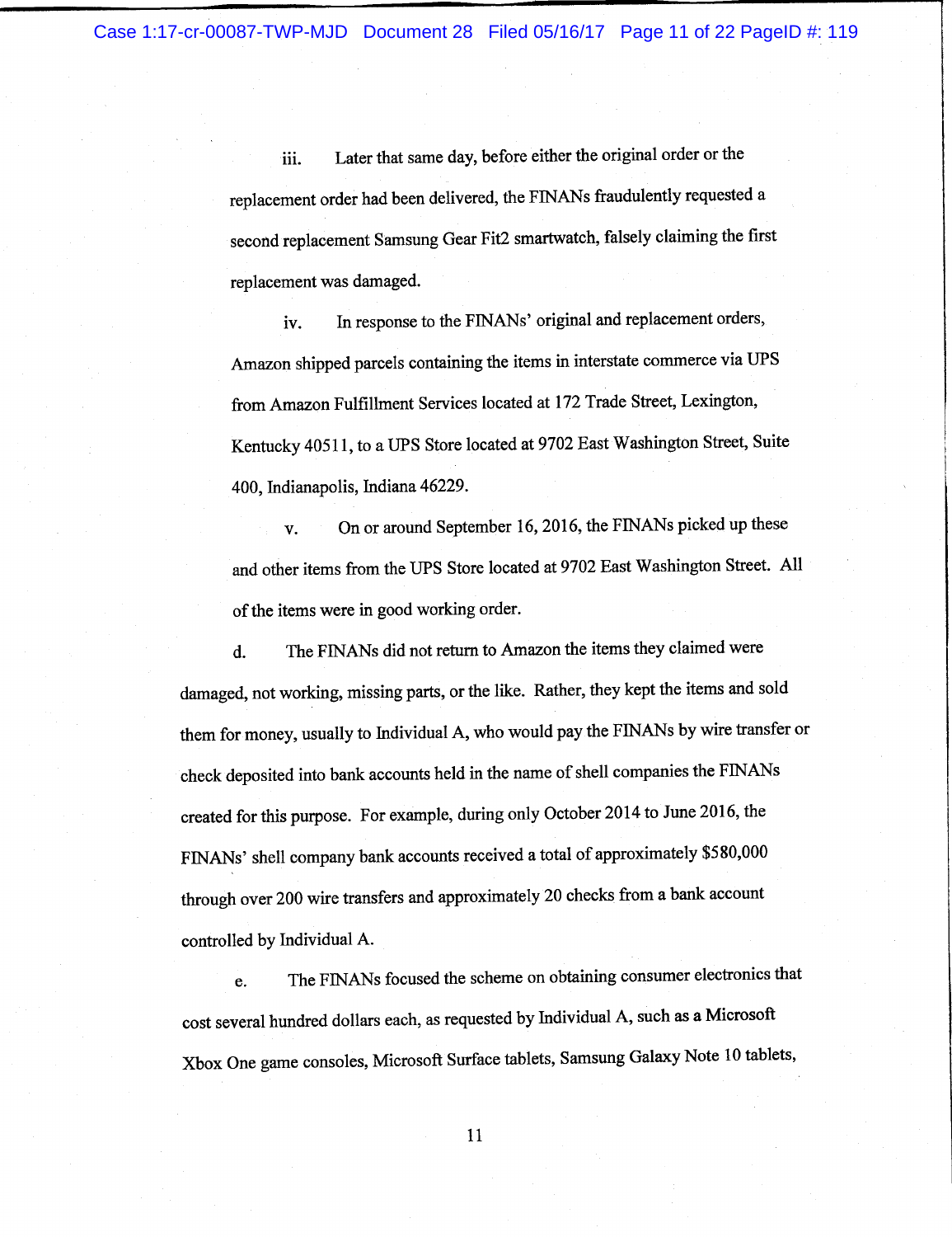Samsung Gear Fit2 smartwatches, and GoPro HERO5 cameras, all of which could be sold at a relatively high price. The FINANs used the proceeds of their scheme largely for routine living expenses, such as meals and groceries, as well as for purchasing Amazon gift cards, which were used to promote the continuation of the scheme while concealing the source of the proceeds and their identities. For example:

In late May 2016, the FINANs fraudulently requested multiple i. replacement orders for Microsoft Xbox One consoles, each of which had a retail price of \$499.99. After obtaining the items, they sold them to Individual A, who on May 31, 2016, wired \$1,600 into one of the FINANs' shell company bank accounts.

On or around June 1, 2016, the FINANs used a debit card ii. associated with the shell company bank account to purchase \$1,380 worth of Amazon gift cards from Kroger, Store #862, 11101 Pendleton Pike, Indianapolis, Indiana.

The FINANs later used those gift cards to place orders on Amazon iii. for other consumer electronics and continue the fraudulent scheme.

Between approximately January 1, 2014 and February 2, 2017, the f. FINANs fraudulently requested and received over 2,100 replacement items at no charge, with a total value of approximately \$1,218,504.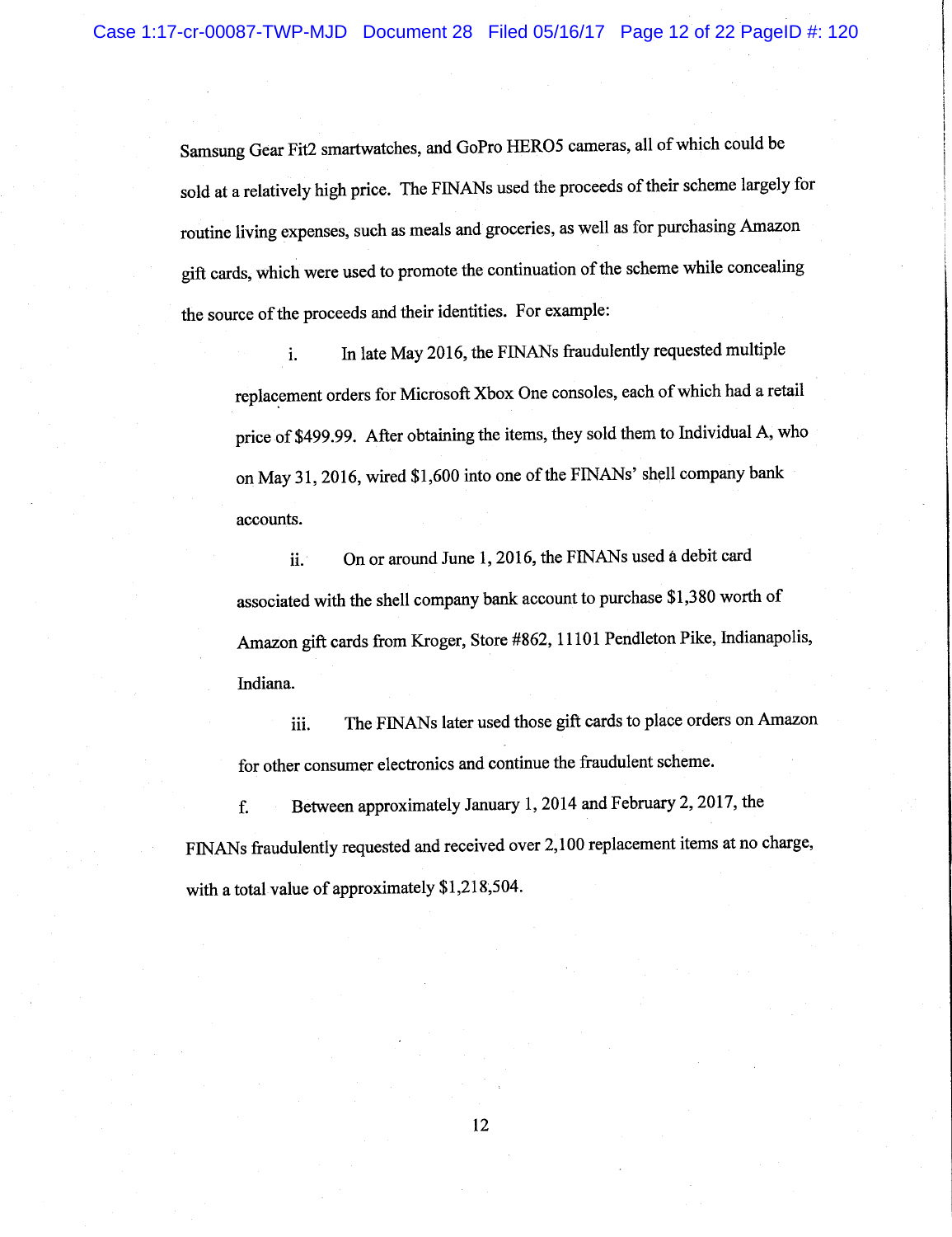# **SENTENCING GUIDELINE STIPULATIONS**

Guideline Computations: Pursuant to Section 6B1.4 of the Sentencing 19. Guidelines, the parties agree to the Stipulations below. The parties understand and agree that these Stipulations are binding on the parties but are only a recommendation to the Court and that the Court will determine the advisory sentencing guidelines applicable in this case. The parties agree that no stipulation regarding any factors in Chapter 4, Criminal History Category, of the Sentencing Guidelines has been made, and that such determination will be made by the Court. The 2016 version of the Sentencing Guidelines has been used by the parties to make the stipulations set forth below.

**Count 1: Mail Fraud** 20.

Base Offense Level: The parties stipulate that the base offense level is 7, a. pursuant to U.S.S.G.  $\S$  2B1.1(a)(1).

Specific Offense Characteristic - Loss: The parties stipulate that loss  $<sub>b</sub>$ .</sub> attributable to the Defendant's criminal conduct totaled approximately \$1,218,504. Accordingly, the offense level is increased by 14 levels, pursuant U.S.S.G. §  $2B1.1(b)(1)(H)$ .

Specific Offense Characteristic - Receiving/Selling Stolen Property: The c. parties stipulate that the offense involved receiving stolen property, and the Defendant was in the business of receiving and selling stolen property. Accordingly, the offense level is increased by 2 levels, pursuant U.S.S.G. § 2B1.1(b)(4).

Specific Offense Characteristic - Sophisticated Means: The parties d. stipulate that the offense involved sophisticated means and the Defendant intentionally engaged in or caused the conduct constituting sophisticated means. Accordingly, the offense level is increased by 2 levels, pursuant U.S.S.G. § 2B1.1(b)(10)(C).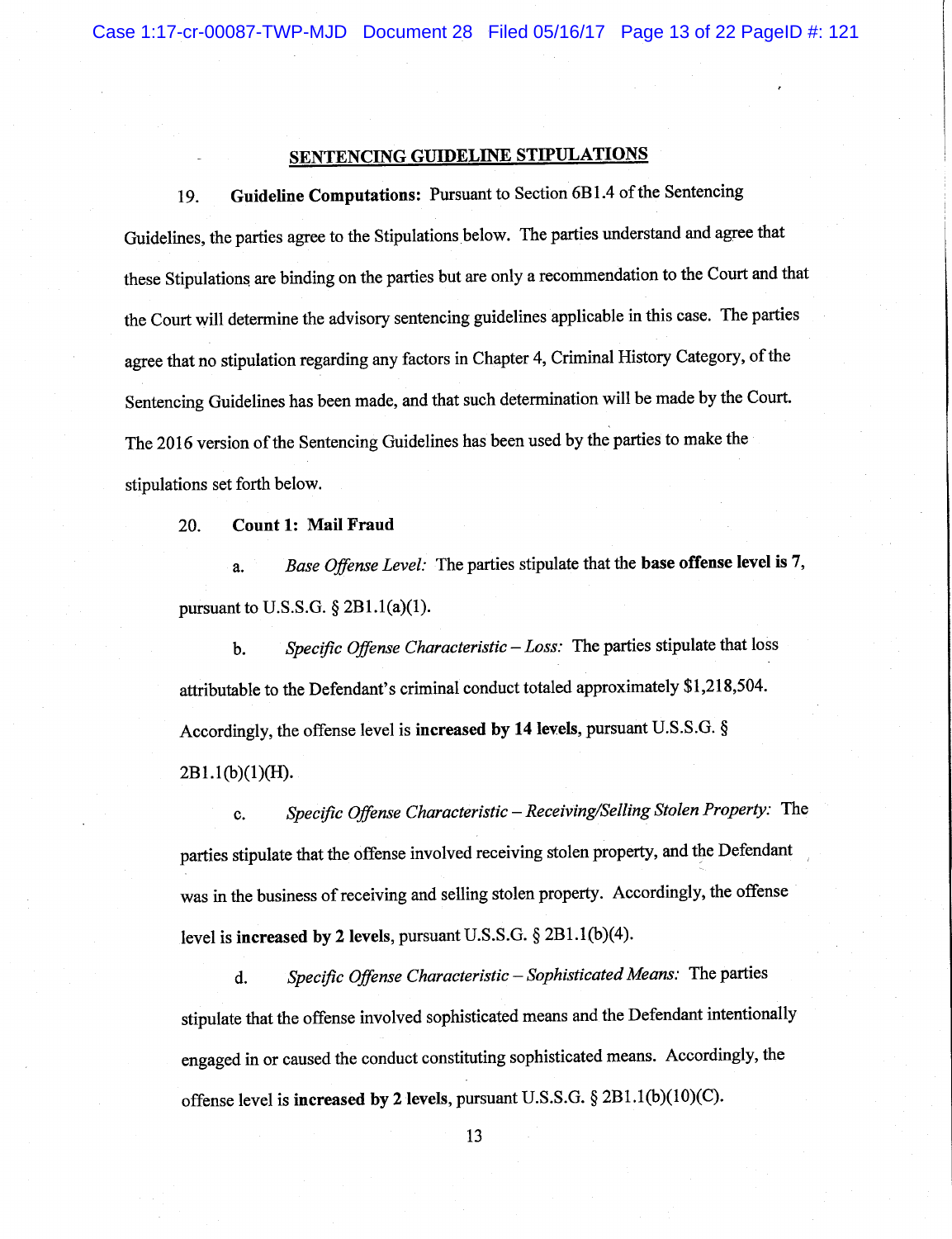Using a Minor to Commit a Crime: The parties stipulate that the e. Defendant used a person less than 18 years of age to commit the offense or assist in avoiding detection of the offense. Accordingly, the offense level is increased by 2 levels, pursuant U.S.S.G.  $\S$  3B1.4.

Resulting Offense Level: The parties stipulate that the resulting offense f. level for Count 1 is 27.

**Count 2: Money Laundering** 21.

Base Offense Level: The parties stipulate that the Defendant committed a. the underlying offense from which the laundered funds were derived, namely Mail Fraud, and the offense level for that offense can be determined, as described above. Therefore, the parties stipulate that the base offense level is 25, pursuant to U.S.S.G. § 2S1.1(a)(1).

Specific Offense Characteristic - Section 1956 Conviction: The parties  $\mathbf b$ . stipulate that the Defendant's guilty plea results in a conviction under 18 U.S.C. § 1956. Accordingly, the offense level is increased by 2 levels, pursuant U.S.S.G. §  $2S1.1(b)(2)(B).$ 

Resulting Offense Level: The parties stipulate that the resulting offense c. level for Count 2 is 27.

Grouping and Combined Offense Level: The parties stipulate that Counts 1 22. and 2 should be grouped together into a single Group pursuant to U.S.S.G. § 3D1.2(d). Therefore, the parties stipulate that, pursuant to U.S.S.G. § 3D1.4, the combined offense level is 27, before any reduction for acceptance of responsibility.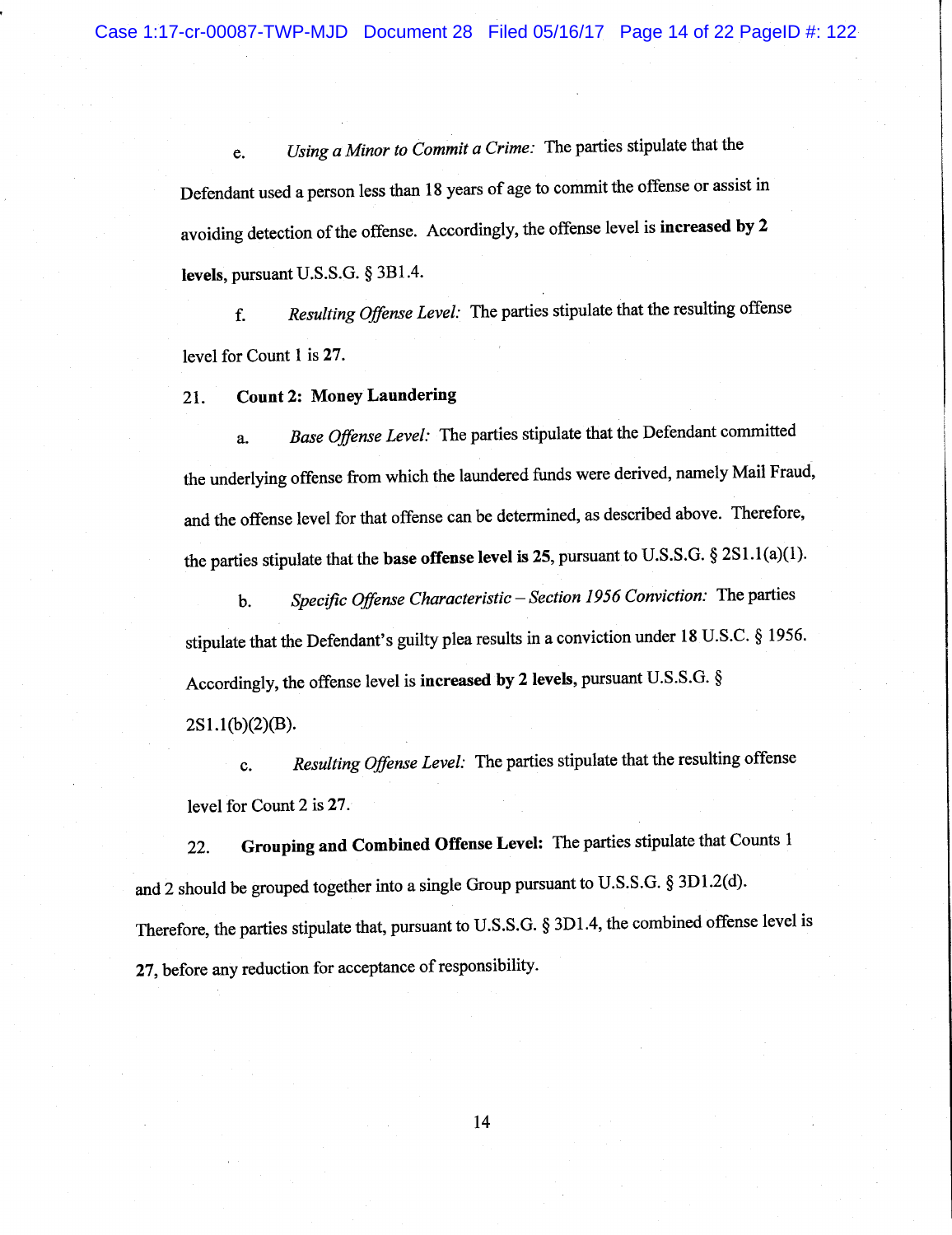#### **Acceptance of Responsibility:** 23.

To date, the Defendant has demonstrated a recognition and affirmative a. acceptance of personal responsibility for the Defendant's criminal conduct. Based upon the Defendant's willingness to accept a Plea Agreement and enter a plea of guilty to the criminal conduct noted in this agreement, the Government agrees that the Defendant should receive a two (2) level reduction *provided* the Defendant satisfies the criteria set forth in Guideline  $\S 3E1.1(a)$  up to and including the time of sentencing, including that the Defendant shall not falsely deny or frivolously contest relevant conduct that the Court determines to be true.

Further, the Defendant timely notified the Government of Defendant's b. intention to enter a plea of guilty, thereby permitting the Government and the Court to allocate their resources efficiently. After the Defendant enters a plea of guilty, the government intends to file a motion pursuant to U.S.S.G. § 3E1.1(b) requesting an additional one (1) level reduction. The parties reserve the right to present evidence and arguments concerning the Defendant's acceptance of responsibility at the time of sentencing.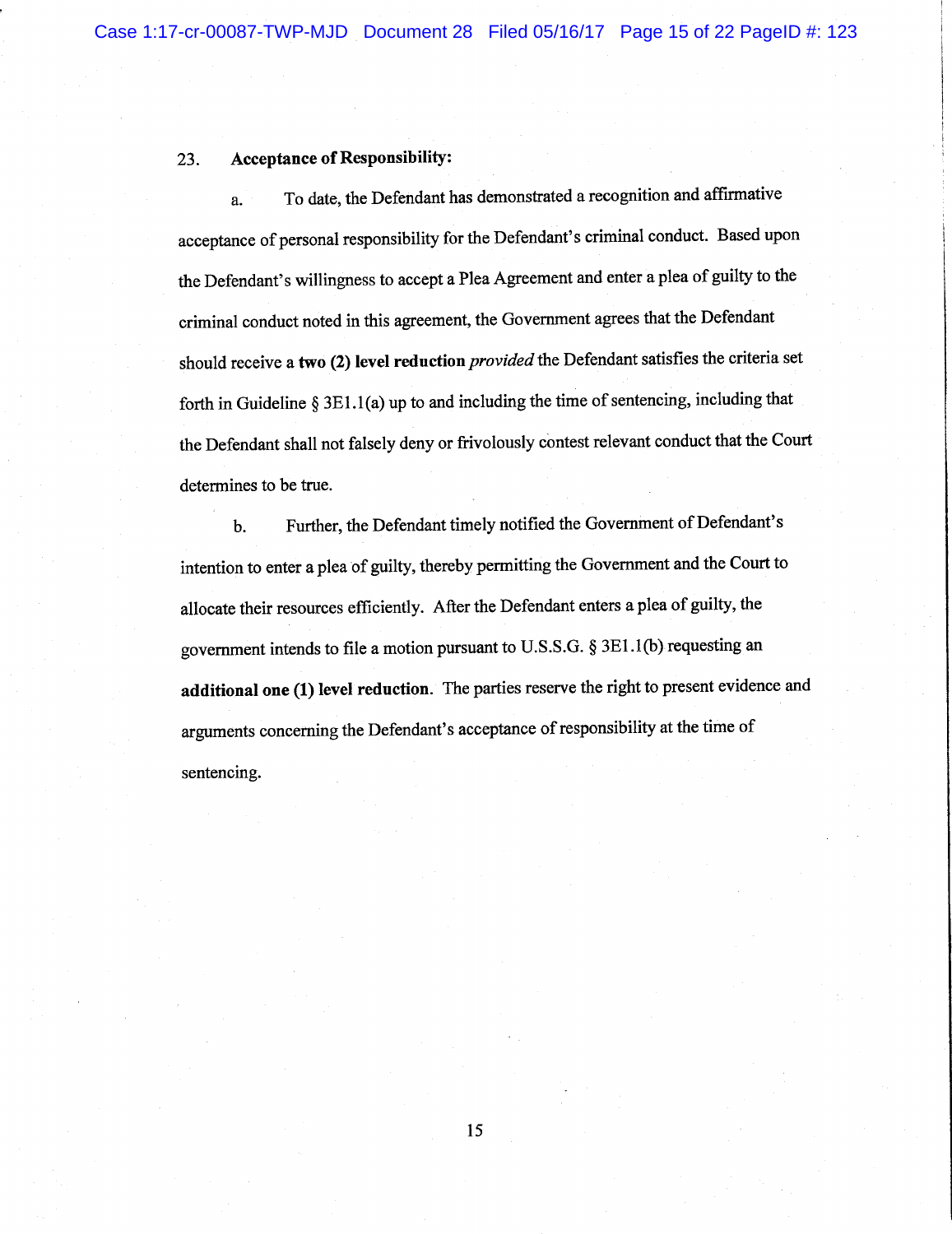Case 1:17-cr-00087-TWP-MJD Document 28 Filed 05/16/17 Page 16 of 22 PageID #: 124

### **WAIVER OF RIGHT TO APPEAL**

Direct Appeal: The Defendant understands that the Defendant has a statutory 24. right to appeal the conviction and sentence imposed and the manner in which the sentence was determined. Acknowledging this right, and in exchange for the concessions made by the Government in this Plea Agreement, the Defendant expressly waives the Defendant's right to appeal the conviction imposed in this case on any ground, including the right to appeal conferred by 18 U.S.C. § 3742. The Defendant further agrees that in the event the Court sentences the Defendant to a term of imprisonment of 97 months or less, regardless of how the sentence is calculated by the Court, then the Defendant expressly waives the Defendant's right to appeal the sentence imposed in this case on any ground, including the right to appeal conferred by 18 U.S.C. § 3742. This waiver of appeal specifically includes all provisions of the guilty plea and sentence imposed, including the length and conditions supervised release, and the amount of any restitution or fine.

Collateral Attack: Additionally, the Defendant expressly agrees not to contest, 25. or seek to modify, the Defendant's conviction or sentence or the manner in which either was determined in any proceeding, including but not limited to, an action brought under 18 U.S.C. § 3582 or 28 U.S.C. § 2255. As concerns this Section 3582 waiver, should the United States Sentencing Commission and/or Congress in the future amend the Sentencing Guidelines to lower the guideline range that pertains to the Defendant's offense(s) and explicitly make such an amendment retroactive, the government agrees that it will not assert this waiver as a bar to the Defendant filing a motion with the district court pursuant to 18 U.S.C. § 3582(c)(2). However, if the Defendant files such a motion, the government reserves the right to oppose the motion on any other grounds, and reserves the right to assert this waiver as a bar to an appeal from the district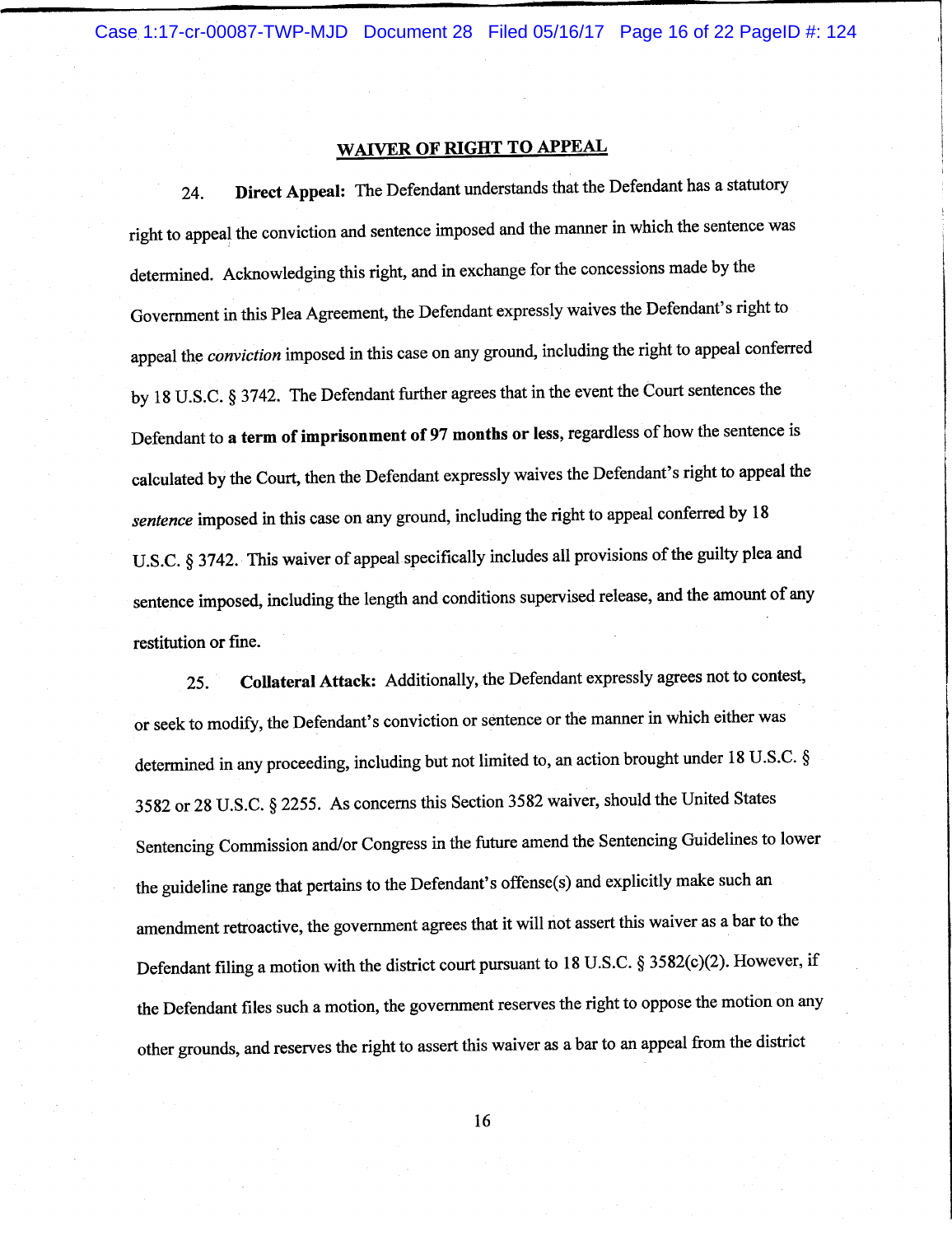court's decision regarding the motion. As concerns the Section 2255 waiver, the waiver does not encompass claims, either on direct or collateral review, that the Defendant received ineffective assistance of counsel.

No Appeal of Supervised Release Term and Conditions: The parties' 26. reservation of the rights to present evidence and arguments in this Court concerning the length and conditions of supervised release is not intended to be inconsistent with the Waiver of Appeal specified above, which includes a waiver of the right to appeal to the length and conditions of the period of supervised release.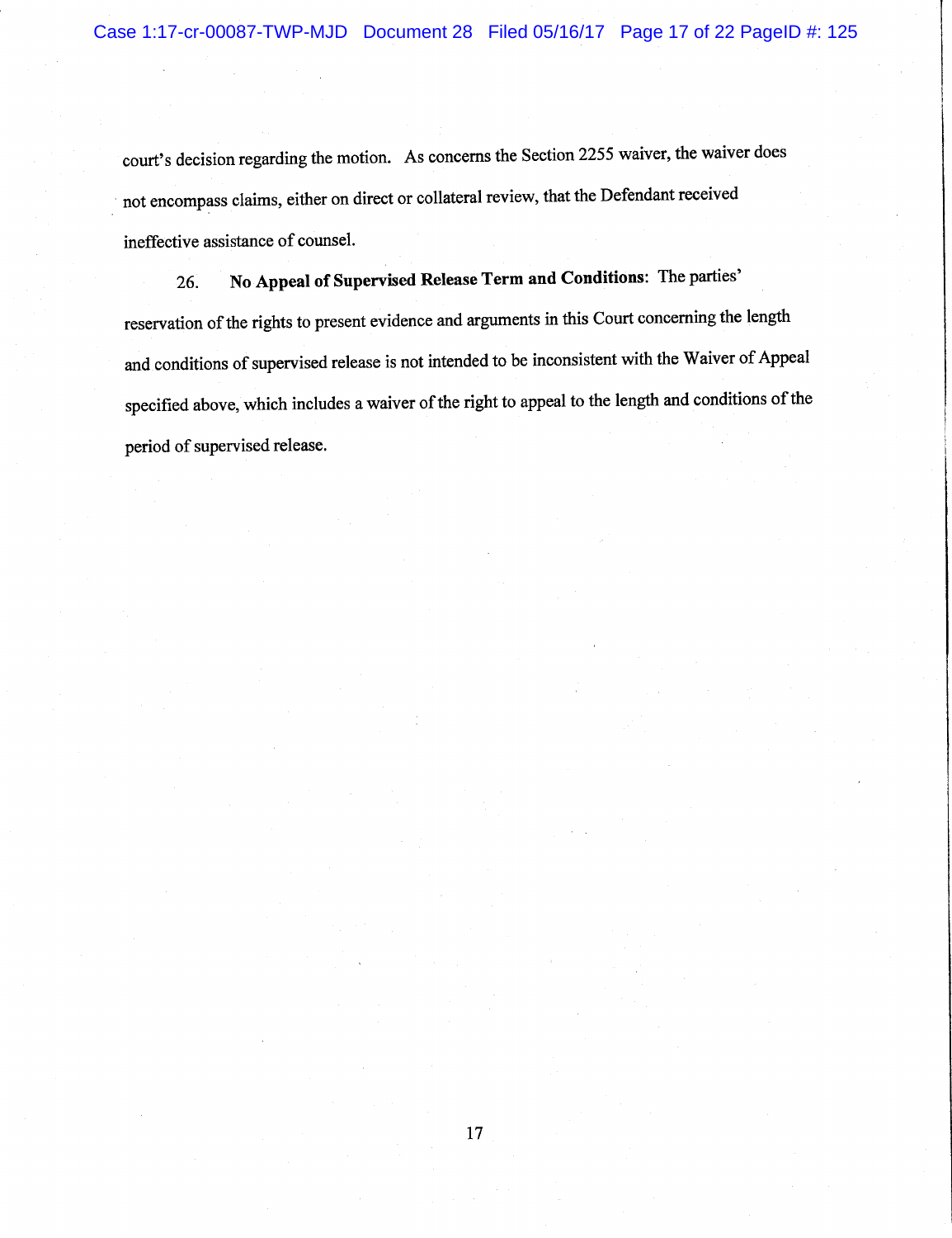# STATEMENT OF THE DEFENDANT

By signing this document, the Defendant acknowledges the following: 27.

I have received a copy of the Information and have read and discussed it a. with my attorney. I believe and feel that I understand every accusation made against me in this case. I wish the Court to omit and consider as waived by me all readings of the Information in open Court, and all further proceedings including my arraignment.

I have told my attorney the facts and surrounding circumstances as known **.** to me concerning the matters mentioned in the Information, and believe and feel that my attorney is fully informed as to all such matters. My attorney has since informed, counseled and advised me as to the nature and cause of every accusation against me and as to any possible defenses I might have in this case.

I have read the entire Plea Agreement and discussed it with my attorney. c.

I understand all the terms of the Plea Agreement and those terms correctly d. reflect the results of plea negotiations.

Except for the provisions of the Plea Agreement, no officer or agent of any e. branch of government (federal, state or local), nor any other person, has made any promise or suggestion of any kind to me, or within my knowledge to anyone else, that I would receive a lighter sentence, or probation, or any other form of leniency, if I would plead "Guilty." I hope to receive probation, but am prepared to accept any punishment permitted by law which the Court may see fit to impose. However, I respectfully request that the Court consider in mitigation of punishment at the time of sentencing the fact that by voluntarily pleading "Guilty" I have saved the Government and the Court the expense and inconvenience of a trial. I understand that before it imposes sentence, the Court will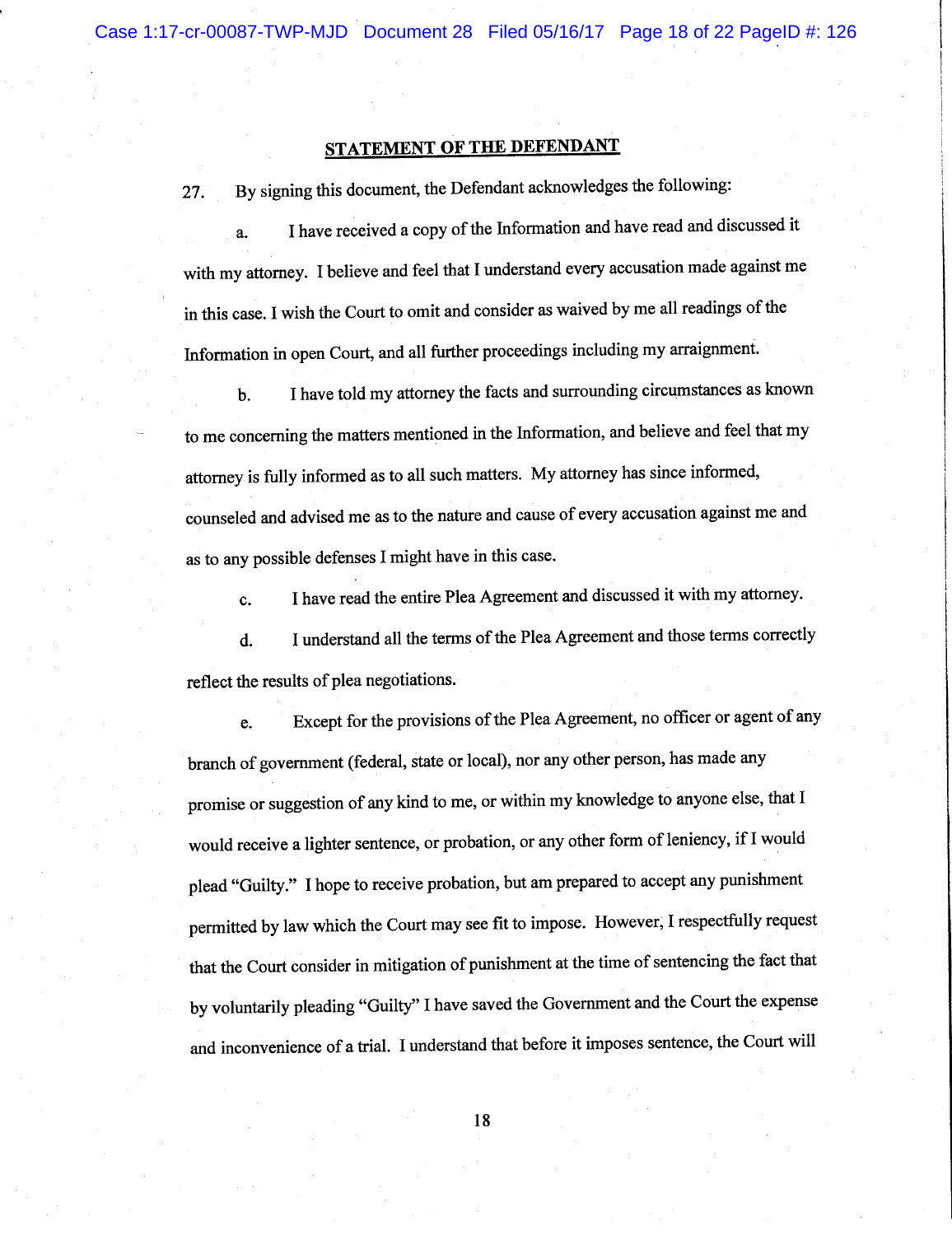address me personally and ask me if I wish to make a statement on my behalf and to present any information in mitigation of punishment.

I am fully satisfied with my attorney's representation during all phases of f. this case. My attorney has done all that anyone could do to counsel and assist me and that I fully understand the proceedings in this case against me.

I make no claim of innocence, and I am freely and voluntarily pleading g. guilty in this case.

I am pleading guilty as set forth in this Plea Agreement because I am h. guilty of the crime(s) to which I am entering my plea.

I understand that if convicted, a Defendant who is not a United States  $\mathbf{i}$ . Citizen may be removed from the United States, denied citizenship, and denied admission to the United States in the future.

My attorney has informed me, and I understand, that I have the right to j. appeal any conviction and sentence that I receive, unless I have waived my right to appeal as part of this Plea Agreement. If I have not waived my right to appeal, I understand that I must file a Notice of Appeal within fourteen (14) days of the entry of the judgment in this case; I further understand that the Clerk of the Court will prepare and file a Notice of Appeal on my behalf if I ask that to be done. I also understand that the United States has the right to appeal any sentence that I receive under this Plea Agreement.

My attorney has informed me, and I understand, that I have the right to k. appeal any conviction and sentence that I receive, unless I have waived my right to appeal as part of this Plea Agreement. If I have not waived my right to appeal, I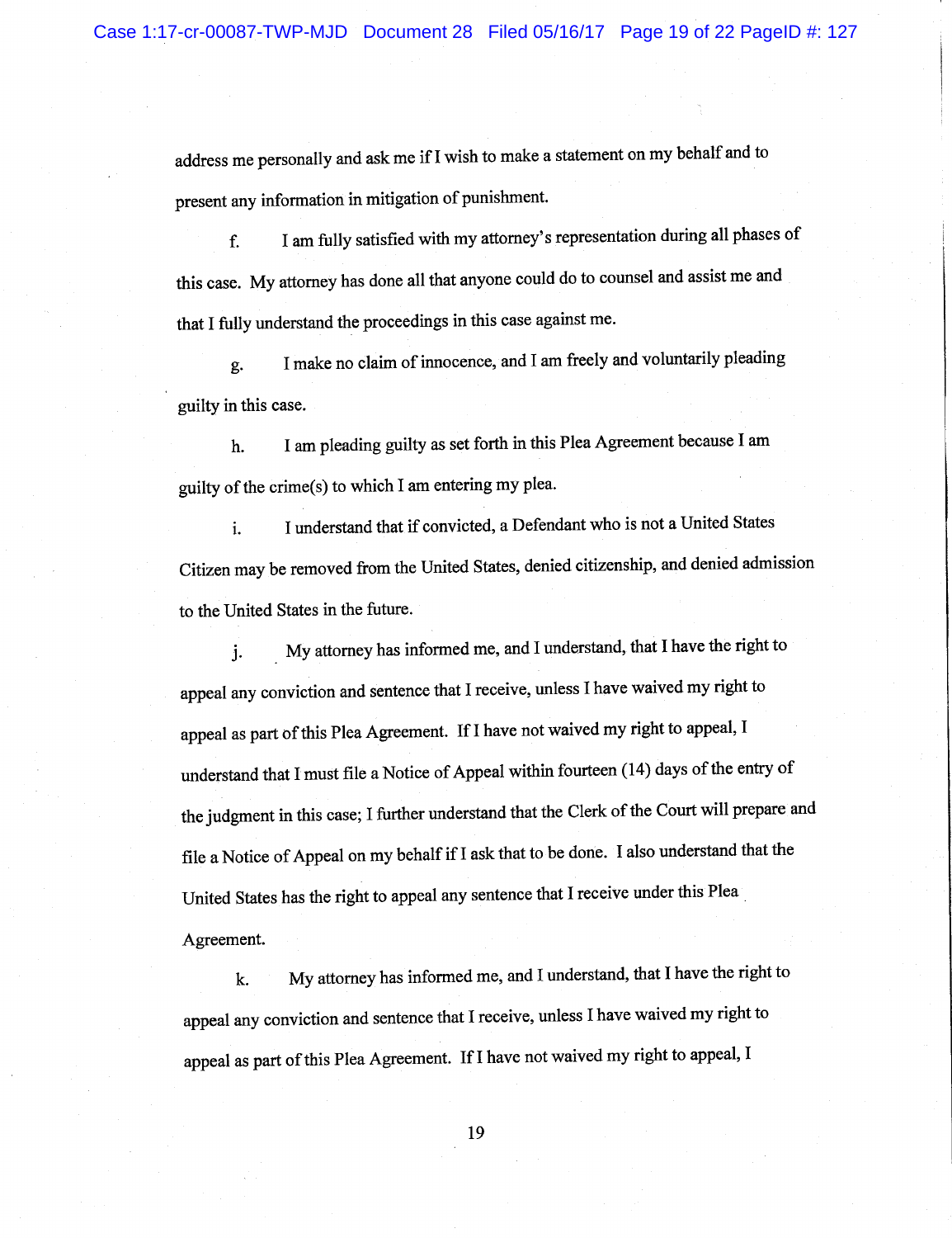understand that I must file a Notice of Appeal within fourteen (14) days of the entry of the judgment in this case; I further understand that the Clerk of the Court will prepare and file a Notice of Appeal on my behalf if I ask that to be done. I also understand that the United States has the right to appeal any sentence that I receive under this Plea Agreement.

My attorney has informed me, and I understand, that if I provide or cause  $\mathbf{1}$ . to be provided materially false information to a judge, magistrate-judge, or probation office, then Section 3C1.1 of the Sentencing Guidelines allows the Court to impose a two level increase in the offense level.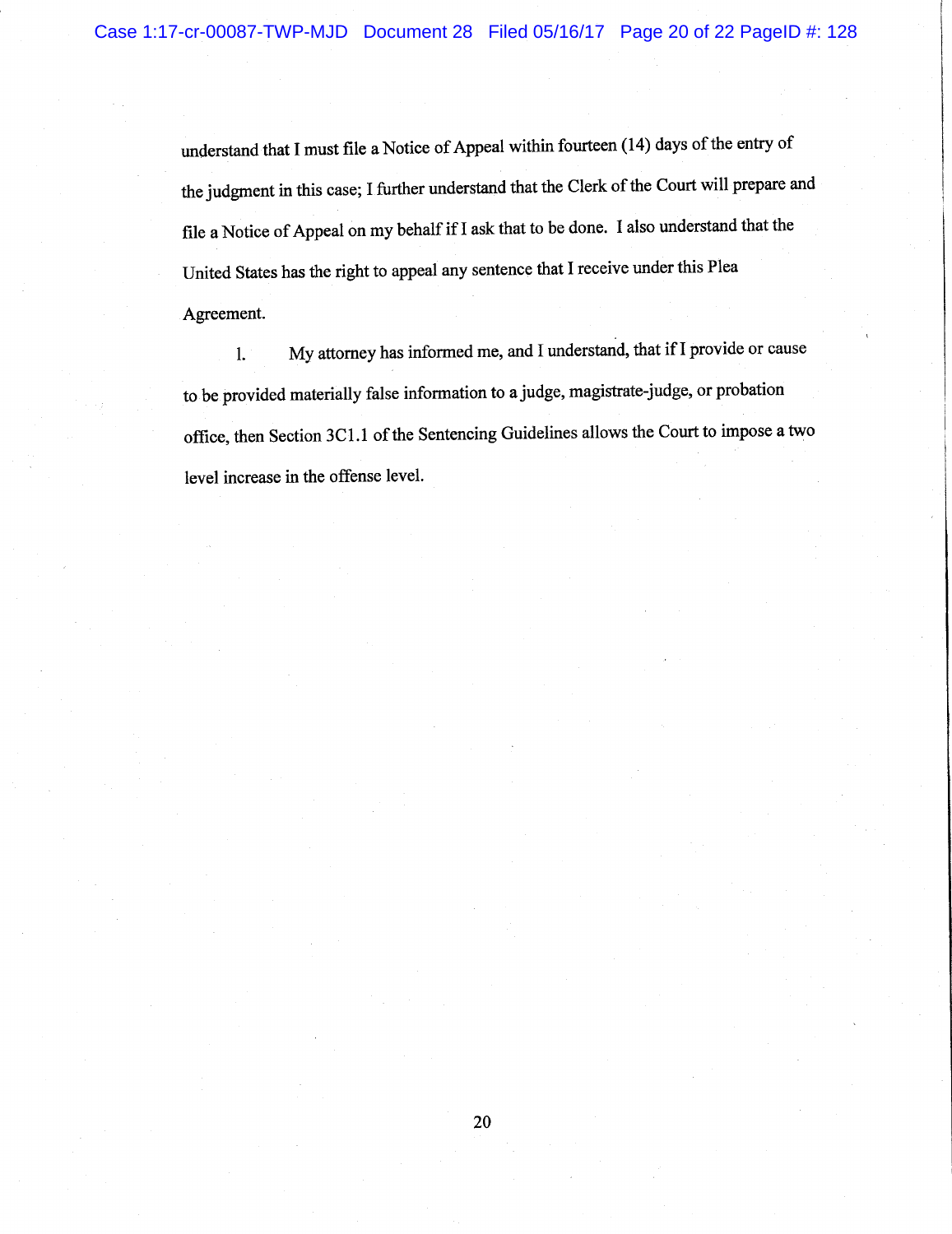Case 1:17-cr-00087-TWP-MJD Document 28 Filed 05/16/17 Page 21 of 22 PageID #: 129

## **CERTIFICATE OF COUNSEL**

By signing this document, the Defendant's attorney and counselor certifies as 28. follows:

I have read and fully explained to the Defendant all the accusations against a. the Defendant which are set forth in the Information in this case;

To the best of my knowledge and belief each statement set forth in the  $\mathbf b$ . foregoing petition to enter plea of guilty and plea agreement is in all respects accurate and true;

The plea of "Guilty" as offered by the Defendant in the foregoing petition c. to enter plea of guilty and plea agreement accords with my understanding of the facts as related to me by the Defendant and is consistent with my advice to the Defendant;

In my opinion, the Defendant's waiver of all reading of the Information in d. open court, and in all further proceedings, including arraignment as provided in Rule 10, Fed.R.Crim.P., is voluntarily and understandingly made; and I recommend to the Court that the waiver be accepted by the Court;

In my opinion, the plea of "Guilty" as offered by the Defendant in the e. foregoing petition to enter plea of guilty and plea agreement is voluntarily and understandingly made and I recommend to the Court that the plea of "Guilty" be now accepted and entered on behalf of the Defendant as requested in the foregoing petition to enter plea of guilty and plea agreement.